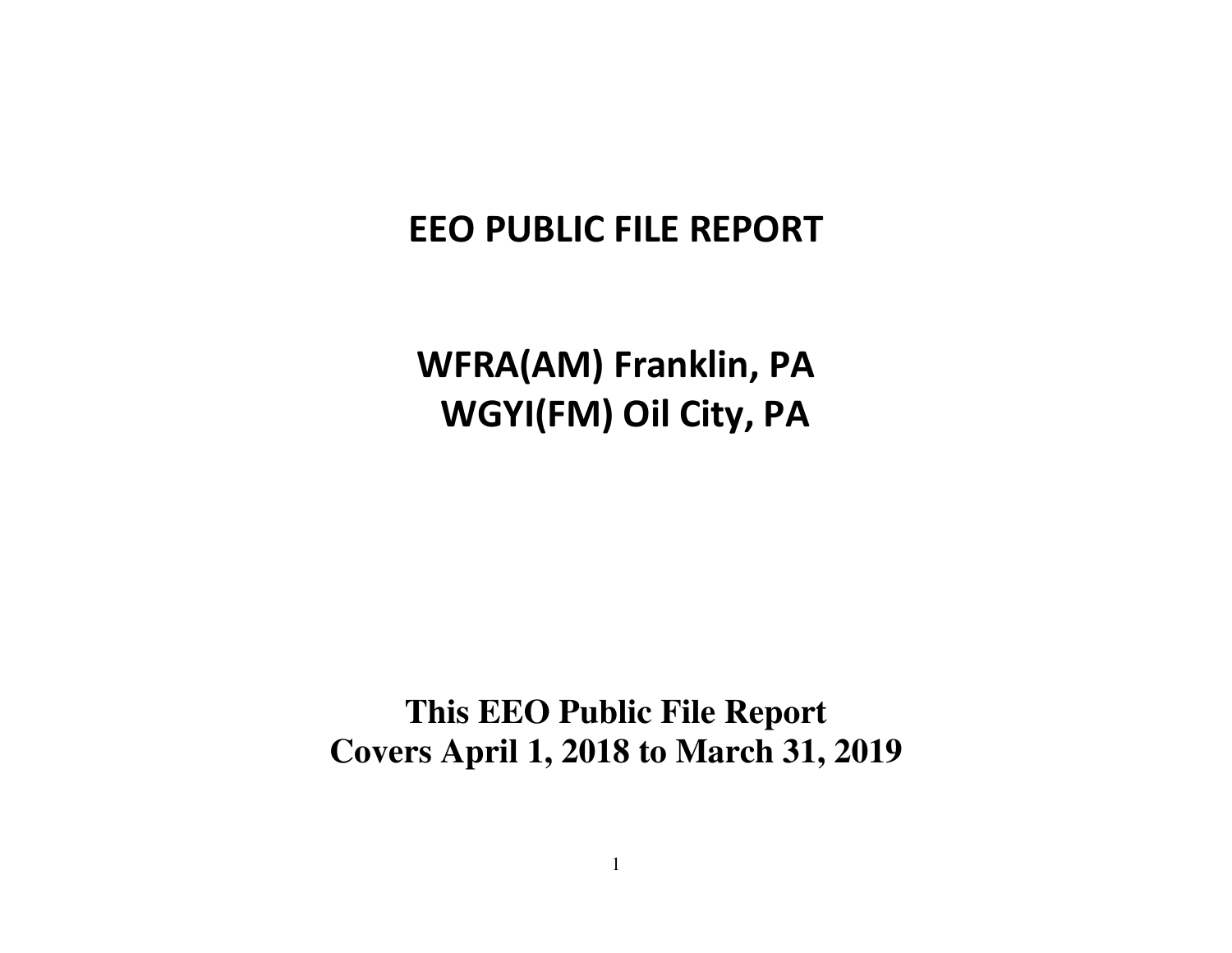This EEO Public File Report is filed in Station WFRA(AM); WGYI(FM) public inspection file pursuant to Section 73.2080(c)(6) of the Federal Communications Commission's ("FCC") rules.

During the one-year period ending on March 31, 2019, the station filled the following full-time vacancies:

Sales Account Executives – 2

### **ACTIVITY TO REPORT THIS PERIOD**

The station interviewed a total 11 people for all full-time vacancies during the period covered in this report.

### **RECRUITMENT SOURCES USED**

Attachment A contains the following information for the full-time vacancies:

- $\bullet$ The recruitment source(s) used to fill each vacancy;
- •The recruitment source that referred the hiree for each full-time vacancy;
- •The total number of persons interviewed for each full-time vacancy; and
- •The total number of interviewees referred by each recruitment source used in connection with the vacancies.

Attachment B contains a list and brief description of menu options activities undertaken pursuant to the FCC's EEO rules during the time period covered by this report.

 Attachment B contains a list and brief description of menu options activities undertaken pursuant to the FCC's EEO rules during the time period covered by this report.

Employment Unit Address: 1243 Liberty Street, Ste. 501, Franklin PA 16323

If your organization would like to be contacted regarding future vacancies, please contact:

Jill Hamilton Business Manager - EEO Officer for *Forever Media, Inc. Meadville / Franklin / Titusville / New Castle Stations* 900 Water Street, Downtown MallMeadville PA 16335 jhamilton@forevermediainc.com Phone: 814-724-1111 Fax: 814-333-9628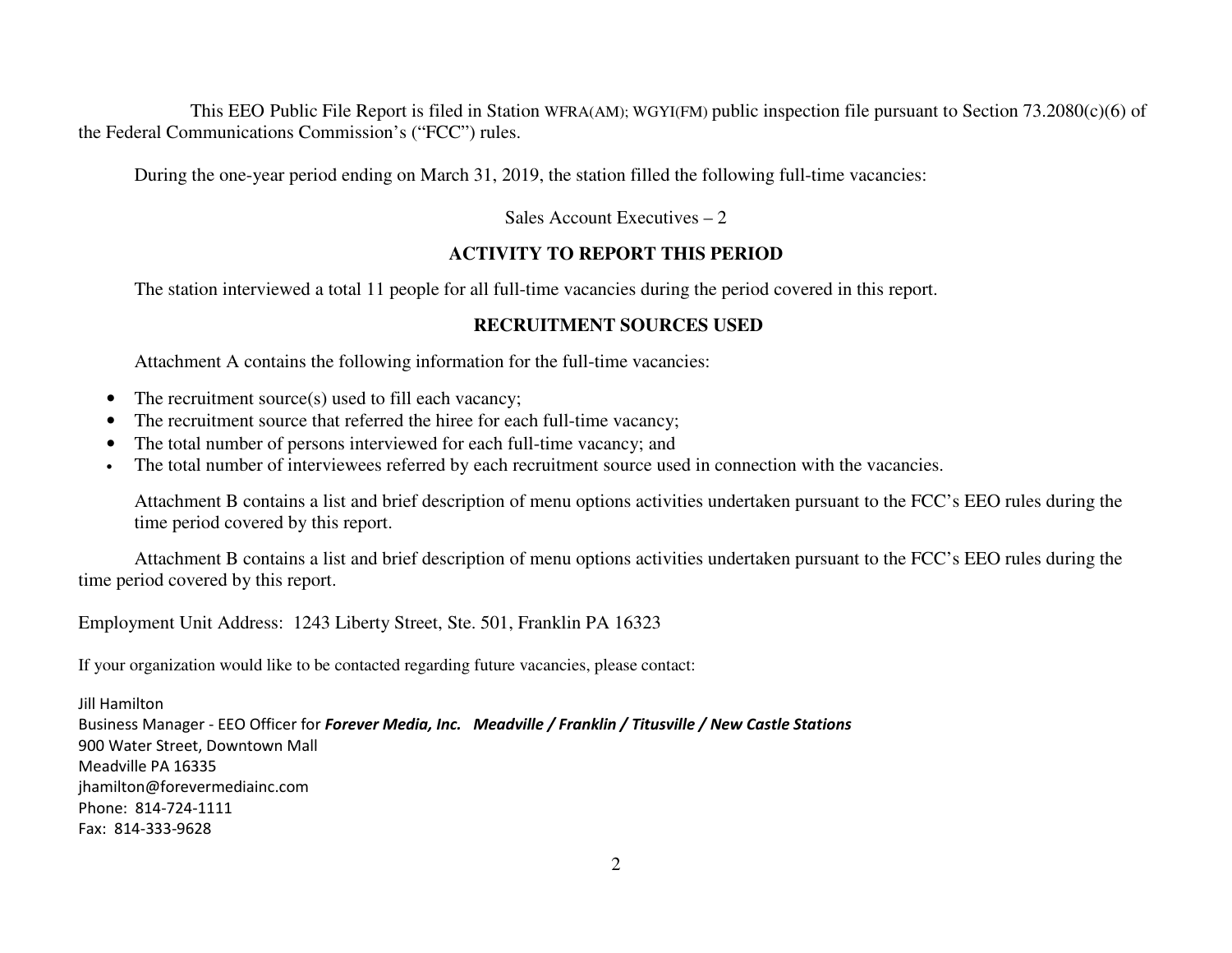# ATTACHMENT A **FULL-TIME VACANCY EEO INFORMATION**

**Forever Media, Inc. is an equal opportunity employer and does not discriminate in the hiring, training or promotion of employees by reason of race, color, religion, sex, or national origin. We engage in a continuing effort to seek out prospective applicants for employment. We contacted agencies in the area of the station to solicit for full-time open positions of employment. The attachment exemplifies those agencies contacted. Those, which requested tobe contacted, are so noted. We have found these agencies to be suppliers of possible employment candidates in our continuing outreach program to achieve dissemination of information to a broad section of the community.** 

| <b>Recruitment Sources</b>                          | <b>Contact Person</b>         | <b>Email / Web Address</b>    | <b>Address</b>                         | City, State, Zip           | <b>Phone/FAX</b> | <b>Did Source</b><br><b>Request</b><br>Notify? | How many<br><b>Referrals</b><br>from this<br>source |
|-----------------------------------------------------|-------------------------------|-------------------------------|----------------------------------------|----------------------------|------------------|------------------------------------------------|-----------------------------------------------------|
| Forever Media Website<br>www.forevernorthwestpa.com | Jill Hamilton                 | jhamilton@forevermediainc.com | 900 Watertown Street,<br>Downtown Mall | Meadville, PA 16335        | 814-724-1111     | <b>No</b>                                      | 0                                                   |
| Pennsylvania Association of<br><b>Broadcasters</b>  | Gail Ponti                    | gponti@pab.com                | 208 North 3rd Street<br>Suite 105      | Harrisburg, PA 17101       | 717-482-4820     | <b>No</b>                                      | 0                                                   |
| PA Careerlink                                       | On-line                       | www.cwds.state.pa.us          | 260 Chestnut St.                       | Meadville PA 16335         | 814-337-5574     | No                                             | $\Omega$                                            |
| Pittsburgh Veteran Center                           | Director of Job<br>Placement  | www.vetcenter.va.org          | 2500 Baldwick Rd.                      | Pittsburgh PA 15205        | 412-920-1765     | No                                             | 0                                                   |
| Troy A. Wood Human Service<br>Complex               | Director of Job<br>Placement  | www.co.venango.pa.us          | 1 Dale Ave.                            | Franklin PA 16323          | 814-432-9551     | No                                             | 0                                                   |
| Ohio/Illinois Centers for<br>Broadcasting           | Gary James                    | www.beonair.com               | 9885 Rockside Road, Ste<br>#160        | Valley View OH 44125       | 216-503-5900     | <b>No</b>                                      | 0                                                   |
| Westminster College                                 | Katy Demedal                  | demedal@westminster.edu       | 319 S. Market Street                   | New Wilmington PA<br>16142 | 724-946-6338     | <b>No</b>                                      | $\Omega$                                            |
| Allegheny College                                   | Office of Career<br>Education | www.allegheny.edu             | 520 N. Main Street                     | Meadville PA 16335         | 814-333-3100     | No                                             | 0                                                   |
| All Access                                          | On-Line                       | www.allaccess.com             | HWY C30324955<br>PACIFIC COAST         | MALIBU, CA<br>90265        | 310-457-6616     | <b>No</b>                                      | $\Omega$                                            |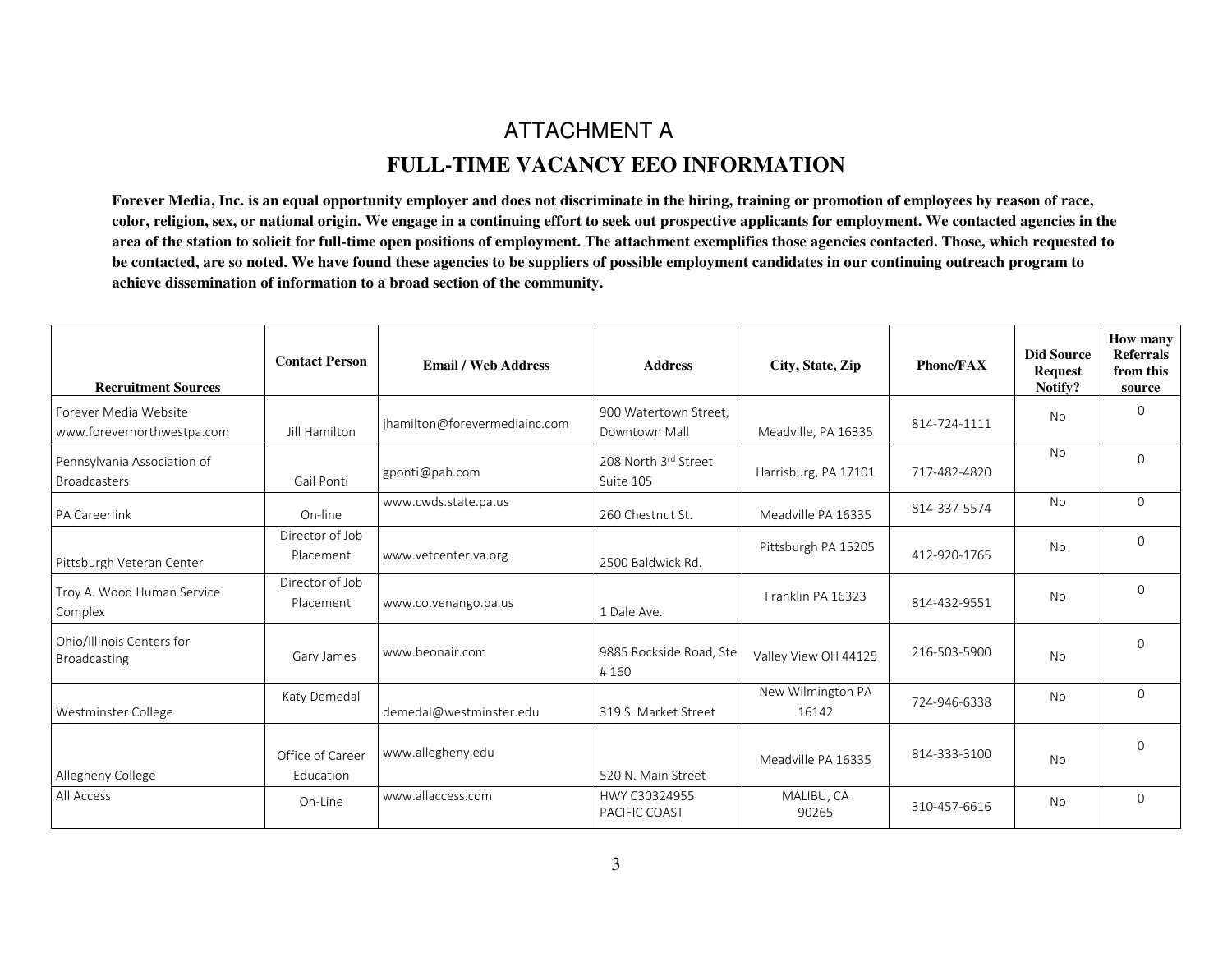| Internal Posting-Meadville, PA     | Jim Shields         | jshields@forevermediainc.com    | 900 Water St.,<br>Downtown Mall   | Meadville PA 16335     | 814-724-1111 | <b>No</b> | $\mathbf{0}$   |
|------------------------------------|---------------------|---------------------------------|-----------------------------------|------------------------|--------------|-----------|----------------|
| Internal Posting-Franklin, PA      | Mary Rutherford     | mrutherford@forevermediainc.com | 1243 Liberty Street,<br>Suite 501 | Franklin PA 16323      | 814-432-2188 | No        | $\Omega$       |
| Internal Posting-New Castle, PA    | John Thomas         | jthomas@forevermediainc.com     | 219 Savannah Gardner<br>Rd.       | New Castle PA 16101    | 814-654-5502 | No        | $\mathbf{0}$   |
| Internal Posting-Johnstown, PA     | Shelly Lovenduski   | slovenduski@forevermediainc.com | 109 Plaza Drive, Ste #2           | Johnstown PA 15905     | 814-255-4186 | No        | $\Omega$       |
| Internal Posting-Hollidaysburg, PA | Jody Downing        | jdowning@forevermediainc.com    | One Forever Drive                 | Hollidaysburg PA 16648 | 814-941-4800 | No        | $\mathbf 0$    |
| Internal Posting-State College, PA | Scott Cohagan       | scohagan@forevermediainc.com    | 2551 Park Center Blvd             | State College PA 16803 | 814-237-9800 | No        | $\mathbf{0}$   |
| Internal Posting-Bridgeville, PA   | Joyce Nicholson     | jnicholson@forevermediainc.com  | 1370 Washington Pike              | Bridgeville PA 15017   | 412-221-1629 | No        | $\overline{0}$ |
| Internal Posting-Brownsville, PA   | Joyce Nicholson     | jnicholson@forevermediainc.com  | 123 Blaine Rd.                    | Brownsville PA 15417   | 724-938-2000 | No        | $\mathbf{0}$   |
| Internal Posting-Cumberland, MD    | Jeanie McLaughlin   | jmclaughlin@forevermediainc.com | 350 Byrd Ave.                     | Cumberland MD 21502    | 301-722-6666 | No        | $\mathbf{0}$   |
| Internal Posting-York, Pa          | <b>Tammy Signor</b> | tsignor@forevermediainc.com     | 275 Radio Road                    | York PA 17331          | 717-630-0479 | No        | $\Omega$       |
| Internal Posting-Pittsburgh, PA    | Dottie McCartney    | dmccartney@forevermediainc.com  | 2 Robinson Plaza, Ste<br>410      | Pittsburgh PA 15205    | 412-275-3393 | No        | $\mathbf 0$    |
| Internal Posting-Easton, MD        | Lynn Moore          | Imoore@forevermediainc.com      | 306 Port Street                   | Easton MD 21601        | 410-822-3301 | No        | $\Omega$       |
| Internal Posting-Bellaire, OH      | Annie Howell        | ahowell@forevermediainc.com     | 56325 High Ridge Road             | Bellaire OH 43906      | 740-676-5661 | No        | $\mathbf 0$    |
| Indeed.com                         | On-line             | www.indeed.com                  | 177 Broad Street, 6th Fl          | Stamford CT 06901      | 888-746-9333 | No        | 2              |
| Exploreclarion.com                 | On-line             | info@exploreclarion.com         | N/A                               | N/A                    | 814-918-2003 | No        | $\mathbf{0}$   |
| Explorevenango.com                 | On-line             | www.explorevenango.com          | N/A                               | N/A                    | 814-676-8521 | No        | $\mathbf{0}$   |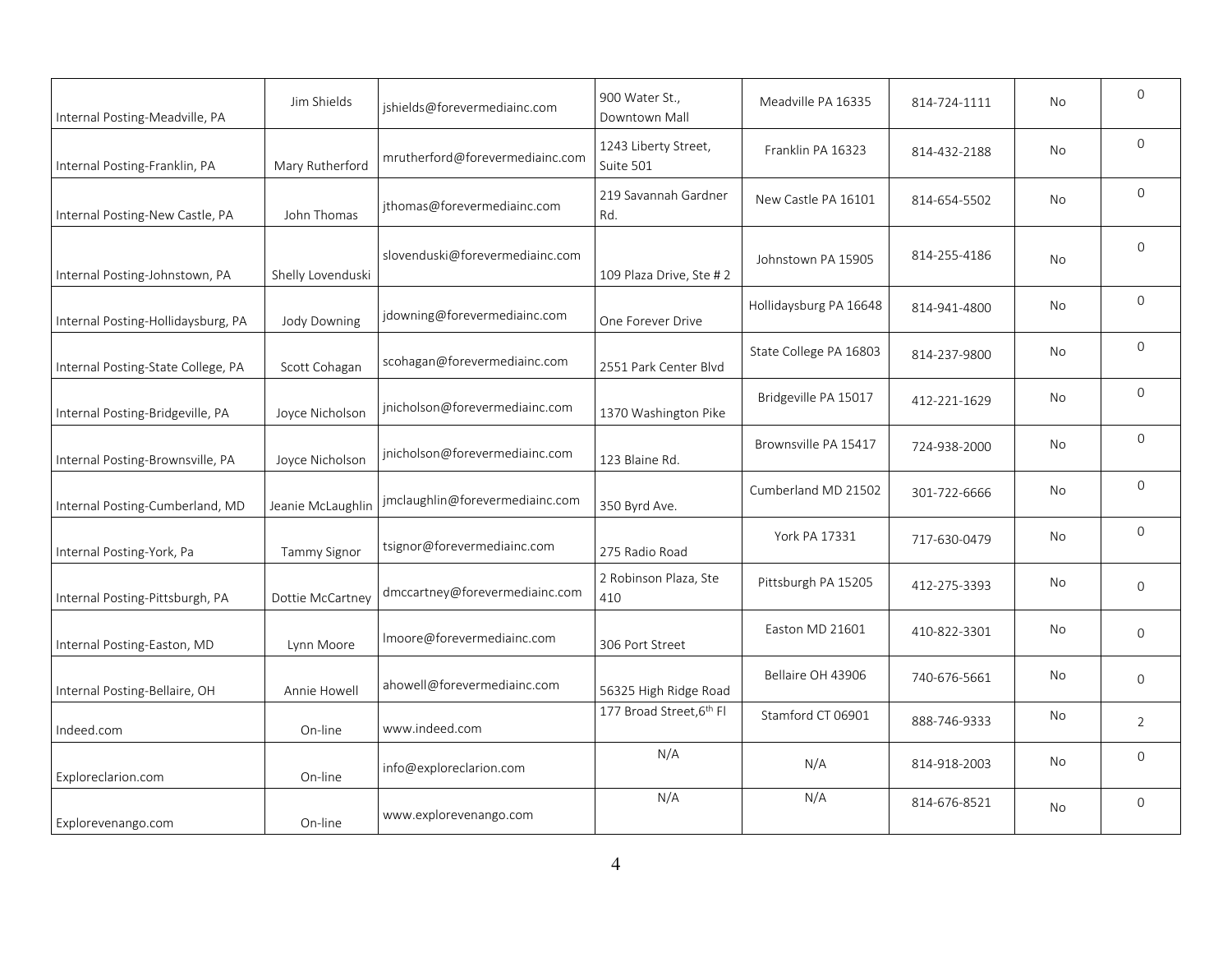| Explorejeffersonpa.com                                                              | On-line                  | www.explorejeffersonpa.com     | N/A                                | N/A                  | 740-282-6226 | No             | $\mathbf{0}$   |
|-------------------------------------------------------------------------------------|--------------------------|--------------------------------|------------------------------------|----------------------|--------------|----------------|----------------|
| Franklin Area Chamber                                                               | Jodi                     | jodi@franklinareachamber.org   | 1237 Liberty Street                | Franklin PA 16323    | 814-432-5843 | <b>No</b>      | $\Omega$       |
| Meadville Area Chamber                                                              | On-line                  | www.meadvillechamber.com       | 908 Diamond Park                   | Meadville PA 16335   | 814-337-8030 | No             | $\mathbf 0$    |
| Referrals                                                                           | Jim Shields              | jshields@forevermediainc.com   | 900 Water Street,<br>Downtown Mall | Meadville PA 16335   | 814-724-1111 | No             | $\mathbf{1}$   |
| Radio Advertising (Forever Media,<br>Inc.)*** WGYI-FM; WRQW-FM;<br>WHMJ-FM; WFRA-AM | Jim Shields              | jshields@forevermediainc.com   | 900 Water Street,<br>Downtown Mall | Meadville PA 16335   | 814-724-1111 | <b>No</b>      | 6              |
| Walk-Ins                                                                            | Jim Shields              | jshields@forevermediainc.com   | 900 Water Street,<br>Downtown Mall | Meadville PA 16335   | 814-724-1111 | No             | $\mathbf{0}$   |
| Opportunities Unlimited of Erie                                                     | N/A                      | www.stairwaysbh.org            | 2185 8th Street                    | <b>Erie PA 16505</b> | 814-878-2070 | N <sub>0</sub> | $\Omega$       |
| Senior Employment Center                                                            | N/A                      | www.matureservices.org         | 4495 Market Street,<br>Ste. 300    | Boardman OH 44512    | 330-782-0978 | No             | $\overline{0}$ |
| Center for Employment<br>Opportunities                                              | N/A                      | www.ceoworks.org               | 100 Ross Street #416               | Pittsburgh PA 15219  | 412-444-1025 | No             | $\mathbf 0$    |
| Hispanic American Council                                                           | N/A                      | mcrc@mcrcerie.org              | 554 E. 10 <sup>th</sup> Street     | Erie PA 16503        | 814-455-0212 | No             | $\Omega$       |
| Veteran's Outreach & Assistance                                                     | Don Reeve                | www.veteransoutreachcenter.org | 1222 French Street #<br>100        | Erie PA 16501        | 814-453-5719 | No             | $\mathbf{0}$   |
| <b>Greater Erie Community Action</b><br>Committee                                   | Danny J. Jones           | www.gecac.org                  | 18 West 9th Street                 | Erie PA 16501        | 814-459-4581 | No             | $\Omega$       |
| Thiel College                                                                       | Student Job<br>Placement | www.thiel.edu                  | 75 College Ave.                    | Greenville PA 16125  | 724-589-2000 | No             | $\overline{0}$ |
| Lawrence County Community<br>Action Partnership                                     | Thomas Scott             | www.lccap.org                  | 241 W. Grant Street                | New Castle PA 16101  | 724-658-7258 | No             | $\overline{0}$ |
| Forever Career Fair                                                                 | Cindy Grant              | www.cgrant@forevermediainc.com | 1243 Liberty Street,<br>Ste 501    | Franklin, PA 16323   | 814-432-2188 | No             | $\overline{2}$ |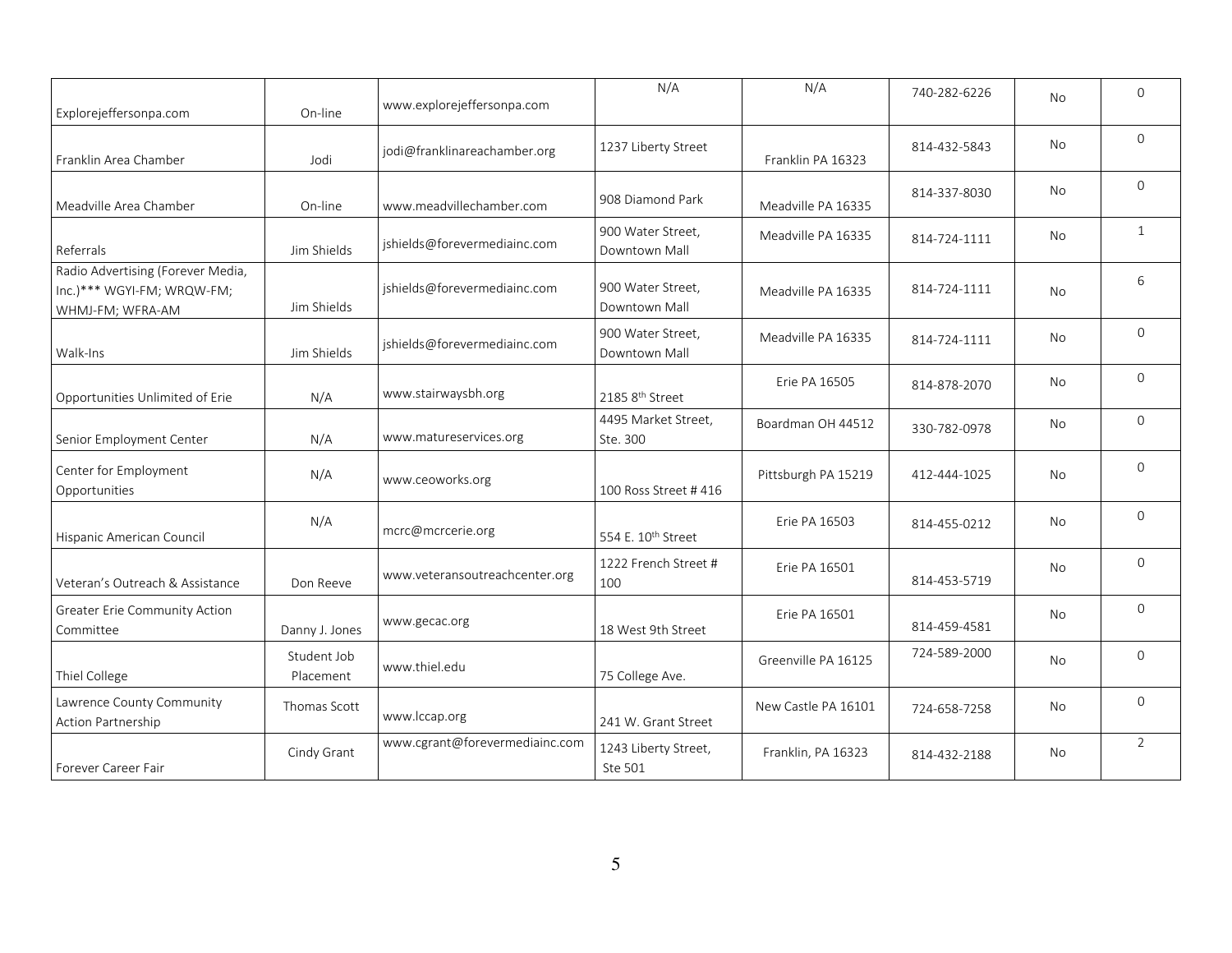# **FULL-TIME VACANCY EEO INFORMATION**

| <b>Job Title of Vacancy: Sales Account Executive</b> | <b>Recruitment Source That</b> | <b>Forever Career Fair</b> |
|------------------------------------------------------|--------------------------------|----------------------------|
| Date Vacancy Opened: March 20, 2018                  | <b>Total Number Hired:</b>     |                            |
|                                                      | <b>Total Number of Persons</b> |                            |
|                                                      | Interviewed for the            |                            |
| <b>Date Vacancy Filled:</b><br><b>June 19, 2018</b>  | <b>Vacancy:</b>                |                            |

|                                                     |                               |                               | Recruitment Sources Used to Fill the Vacancy |                            |                  |                                                |                                                     |
|-----------------------------------------------------|-------------------------------|-------------------------------|----------------------------------------------|----------------------------|------------------|------------------------------------------------|-----------------------------------------------------|
| <b>Recruitment Sources</b>                          | <b>Contact Person</b>         | <b>Email / Web Address</b>    | <b>Address</b>                               | City, State, Zip           | <b>Phone/FAX</b> | <b>Did Source</b><br><b>Request</b><br>Notify? | How many<br><b>Referrals</b><br>from this<br>source |
| Forever Media Website<br>www.forevernorthwestpa.com | Jill Hamilton                 | jhamilton@forevermediainc.com | 900 Watertown Street,<br>Downtown Mall       | Meadville, PA 16335        | 814-724-1111     | No                                             | $\Omega$                                            |
| Pennsylvania Association of<br><b>Broadcasters</b>  | Gail Ponti                    | gponti@pab.com                | 208 North 3rd Street<br>Suite 105            | Harrisburg, PA 17101       | 717-482-4820     | No.                                            | $\Omega$                                            |
| <b>PA Careerlink</b>                                | On-line                       | www.cwds.state.pa.us          | 260 Chestnut St.                             | Meadville PA 16335         | 814-337-5574     | No                                             | $\overline{0}$                                      |
| Pittsburgh Veteran Center                           | Director of Job<br>Placement  | www.vetcenter.va.org          | 2500 Baldwick Rd.                            | Pittsburgh PA 15205        | 412-920-1765     | No                                             | $\overline{0}$                                      |
| Troy A. Wood Human Service<br>Complex               | Director of Job<br>Placement  | www.co.venango.pa.us          | 1 Dale Ave.                                  | Franklin PA 16323          | 814-432-9551     | No                                             | $\Omega$                                            |
| Ohio/Illinois Centers for<br>Broadcasting           | Gary James                    | www.beonair.com               | 9885 Rockside Road, Ste<br>#160              | Valley View OH 44125       | 216-503-5900     | No                                             | $\Omega$                                            |
| Westminster College                                 | Katy Demedal                  | demedal@westminster.edu       | 319 S. Market Street                         | New Wilmington PA<br>16142 | 724-946-6338     | No                                             | $\Omega$                                            |
| Allegheny College                                   | Office of Career<br>Education | www.allegheny.edu             | 520 N. Main Street                           | Meadville PA 16335         | 814-333-3100     | No                                             | $\Omega$                                            |
| All Access                                          | On-Line                       | www.allaccess.com             | HWY C30324955<br>PACIFIC COAST               | MALIBU, CA<br>90265        | 310-457-6616     | No                                             | 0                                                   |

#### **Recruitment Sources Used to Fill the Vacancy**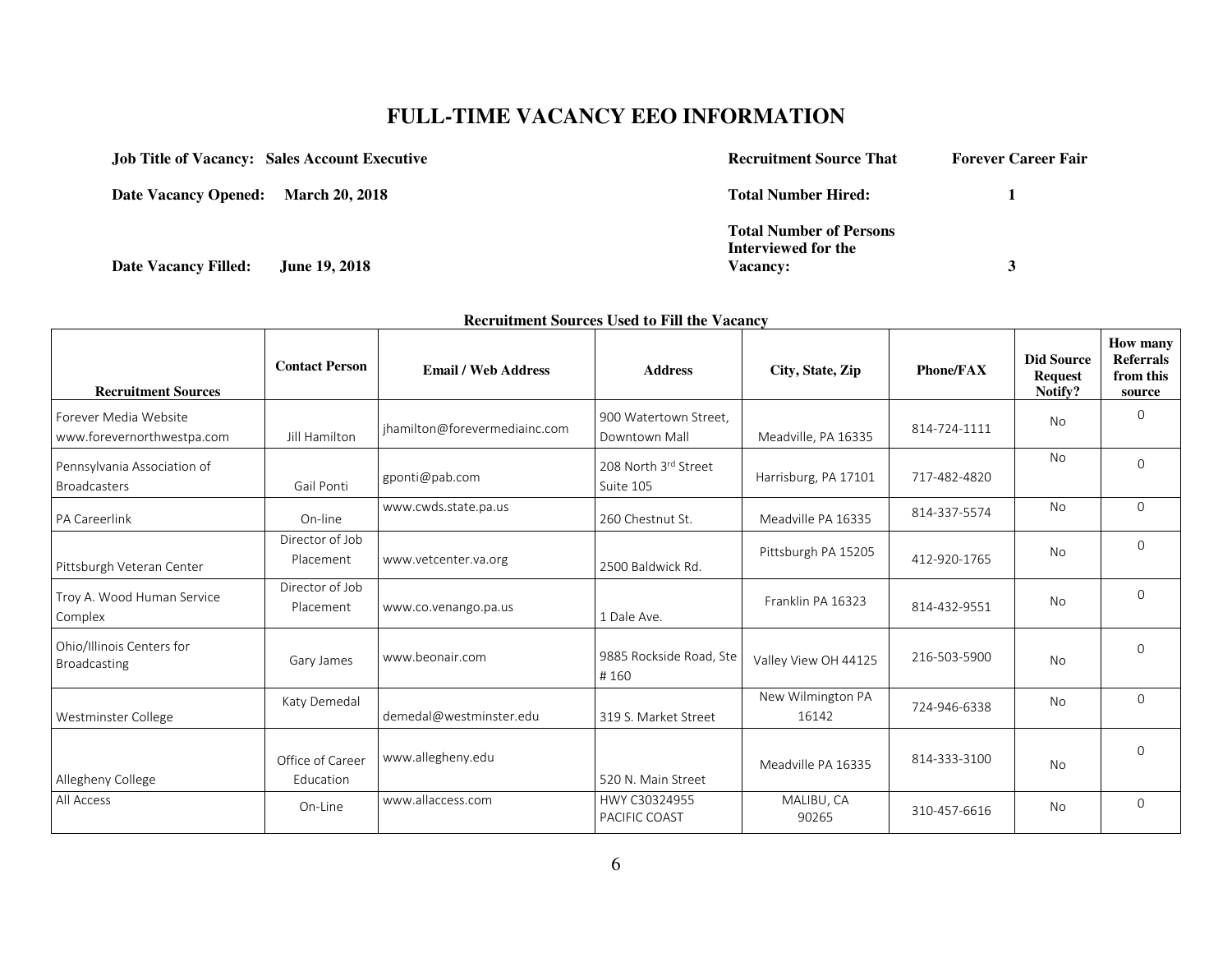| Internal Posting-Meadville, PA     | Jim Shields         | jshields@forevermediainc.com    | 900 Water St.,<br>Downtown Mall    | Meadville PA 16335     | 814-724-1111 | <b>No</b> | $\mathbf{0}$ |
|------------------------------------|---------------------|---------------------------------|------------------------------------|------------------------|--------------|-----------|--------------|
| Internal Posting-Franklin, PA      | Mary Rutherford     | mrutherford@forevermediainc.com | 1243 Liberty Street,<br>Suite 501  | Franklin PA 16323      | 814-432-2188 | No        | $\mathbf{0}$ |
| Internal Posting-New Castle, PA    | John Thomas         | jthomas@forevermediainc.com     | 219 Savannah Gardner<br>Rd.        | New Castle PA 16101    | 814-654-5502 | No        | $\mathbf 0$  |
| Internal Posting-Johnstown, PA     | Shelly Lovenduski   | slovenduski@forevermediainc.com | 109 Plaza Drive, Ste #2            | Johnstown PA 15905     | 814-255-4186 | No        | $\Omega$     |
| Internal Posting-Hollidaysburg, PA | Jody Downing        | jdowning@forevermediainc.com    | One Forever Drive                  | Hollidaysburg PA 16648 | 814-941-4800 | No        | $\mathbf{0}$ |
| Internal Posting-State College, PA | Scott Cohagan       | scohagan@forevermediainc.com    | 2551 Park Center Blvd              | State College PA 16803 | 814-237-9800 | No        | $\Omega$     |
| Internal Posting-Bridgeville, PA   | Joyce Nicholson     | jnicholson@forevermediainc.com  | 1370 Washington Pike               | Bridgeville PA 15017   | 412-221-1629 | No        | $\mathbf{0}$ |
| Internal Posting-Cumberland, MD    | Jeanie McLaughlin   | jmclaughlin@forevermediainc.com | 350 Byrd Ave.                      | Cumberland MD 21502    | 301-722-6666 | No        | $\mathbf{0}$ |
| Internal Posting-York, Pa          | <b>Tammy Signor</b> | tsignor@forevermediainc.com     | 275 Radio Road                     | York PA 17331          | 717-630-0479 | No        | $\Omega$     |
| Indeed.com                         | On-line             | www.indeed.com                  | 177 Broad Street, 6th Fl           | Stamford CT 06901      | 888-746-9333 | <b>No</b> | $\mathbf{0}$ |
| Exploreclarion.com                 | On-line             | info@exploreclarion.com         | N/A                                | N/A                    | 814-918-2003 | No        | $\Omega$     |
| Explorevenango.com                 | On-line             | www.explorevenango.com          | N/A                                | N/A                    | 814-676-8521 | No        | $\mathbf{0}$ |
| Explorejeffersonpa.com             | On-line             | www.explorejeffersonpa.com      | N/A                                | N/A                    | 740-282-6226 | No        | $\Omega$     |
| Franklin Area Chamber              | Jodi                | jodi@franklinareachamber.org    | 1237 Liberty Street                | Franklin PA 16323      | 814-432-5843 | No        | $\Omega$     |
| Meadville Area Chamber             | On-line             | www.meadvillechamber.com        | 908 Diamond Park                   | Meadville PA 16335     | 814-337-8030 | No        | $\mathbf{0}$ |
| Referrals                          | Jim Shields         | jshields@forevermediainc.com    | 900 Water Street,<br>Downtown Mall | Meadville PA 16335     | 814-724-1111 | No        | $\mathbf{0}$ |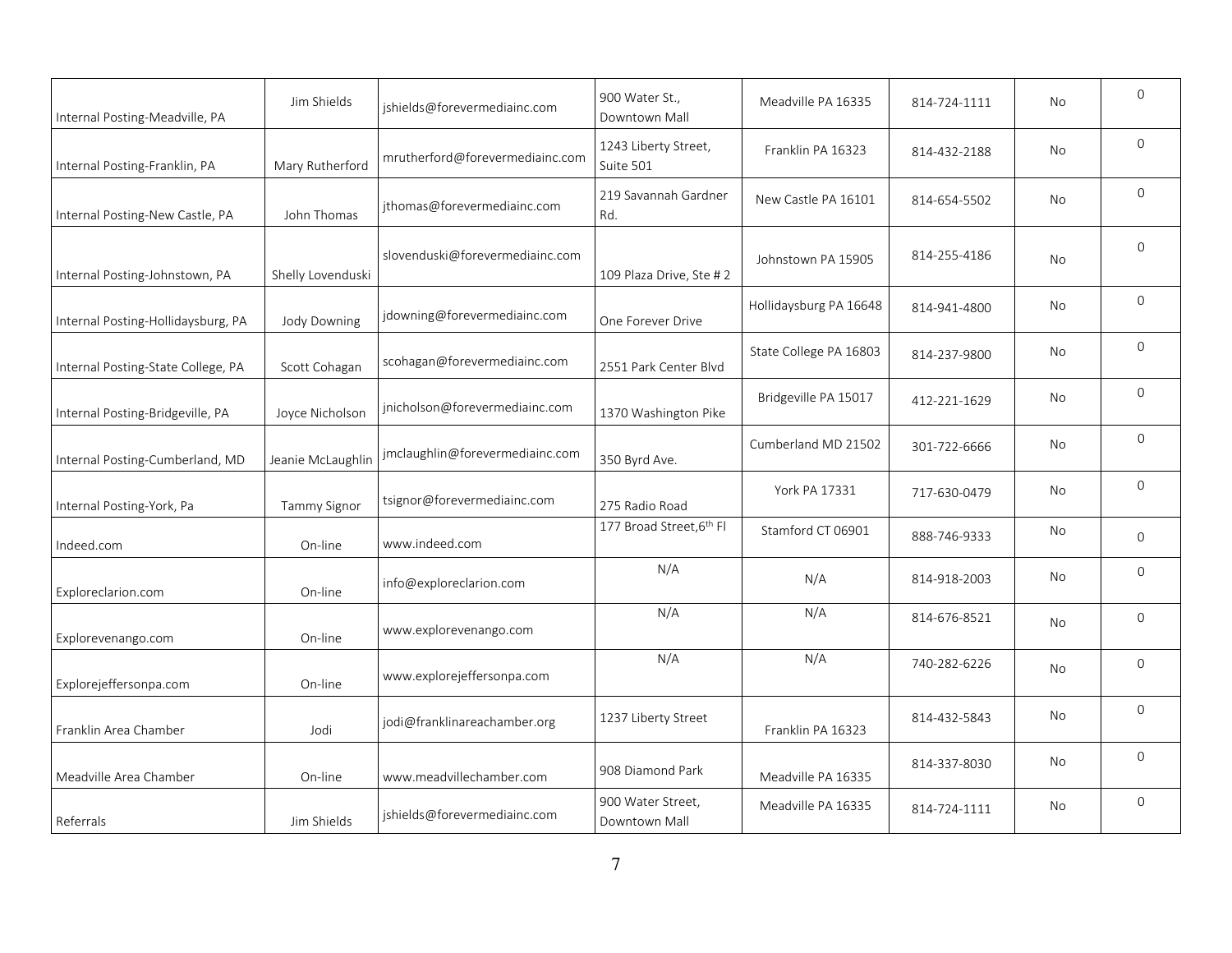| Radio Advertising (Forever Media,<br>Inc.)*** WGYI-FM; WRQWI-FM;<br>WHMJ-FM; WFRA-AM | Jim Shields | jshields@forevermediainc.com   | 900 Water Street,<br>Downtown Mall | Meadville PA 16335  | 814-724-1111 | <b>No</b> |          |
|--------------------------------------------------------------------------------------|-------------|--------------------------------|------------------------------------|---------------------|--------------|-----------|----------|
| Walk-Ins                                                                             | Jim Shields | jshields@forevermediainc.com   | 900 Water Street,<br>Downtown Mall | Meadville PA 16335  | 814-724-1111 | No        | $\Omega$ |
| Opportunities Unlimited of Erie                                                      | N/A         | www.stairwaysbh.org            | 2185 8 <sup>th</sup> Street        | Erie PA 16505       | 814-878-2070 | No        | $\Omega$ |
| Senior Employment Center                                                             | N/A         | www.matureservices.org         | 4495 Market Street,<br>Ste. 300    | Boardman OH 44512   | 330-782-0978 | <b>No</b> | $\Omega$ |
| Center for Employment<br>Opportunities                                               | N/A         | www.ceoworks.org               | 100 Ross Street #416               | Pittsburgh PA 15219 | 412-444-1025 | No        | $\Omega$ |
| Hispanic American Council                                                            | N/A         | mcrc@mcrcerie.org              | 554 E. 10 <sup>th</sup> Street     | Frie PA 16503       | 814-455-0212 | <b>No</b> | $\Omega$ |
| Forever Career Fair                                                                  | Cindy Grant | www.cgrant@forevermediainc.com | 1243 Liberty Street,<br>Ste 501    | Franklin, PA 16323  | 814-432-2188 | <b>No</b> |          |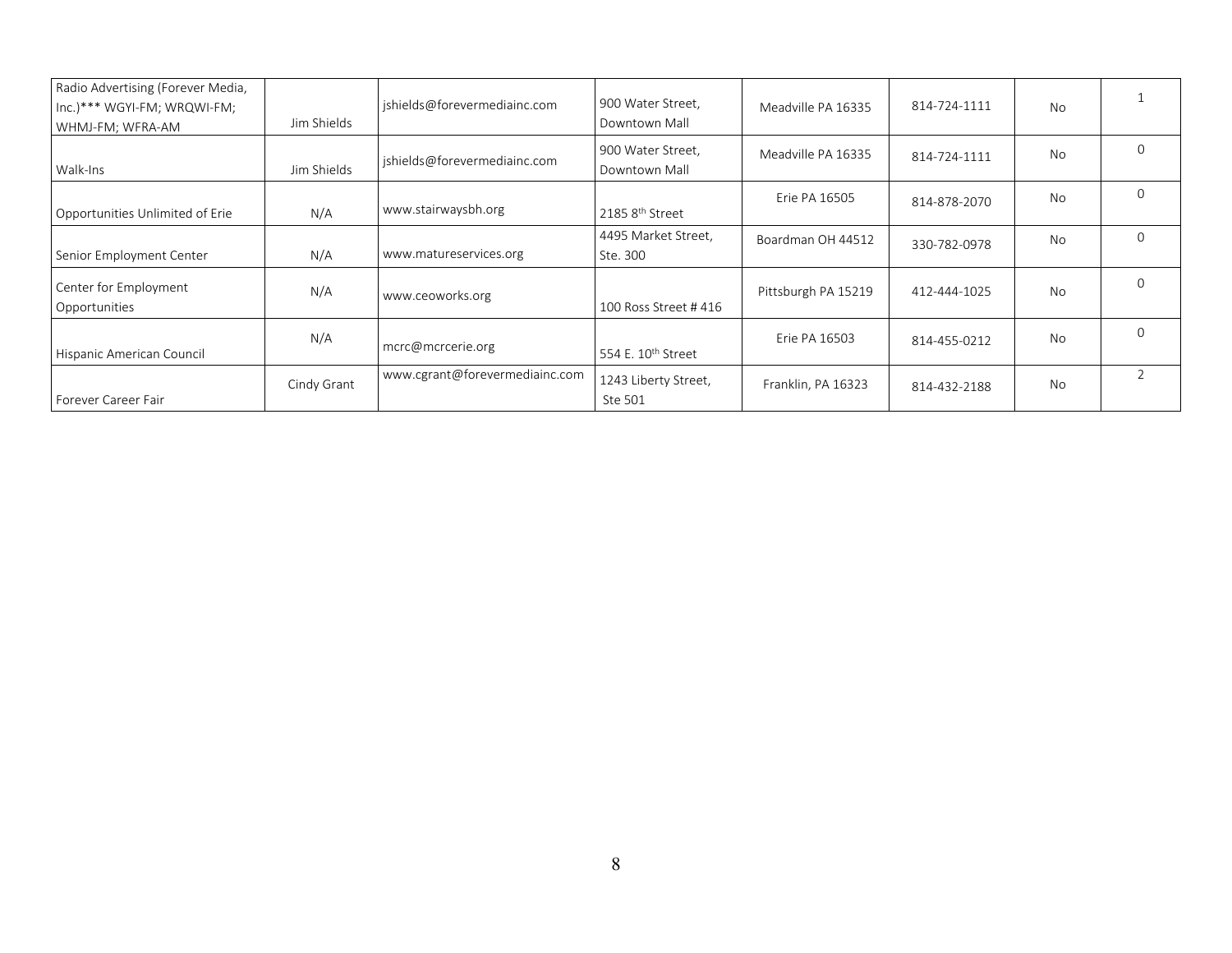## **FULL-TIME VACANCY EEO INFORMATION**

| <b>Job Title of Vacancy: Sales Account Executive</b> |                        | <b>Recruitment Source That</b><br><b>Referred the Hiree:</b>             | <b>Referral</b> |
|------------------------------------------------------|------------------------|--------------------------------------------------------------------------|-----------------|
| Date Vacancy Opened: September 11, 2018              |                        | <b>Total Number Hired:</b>                                               |                 |
| <b>Date Vacancy Filled:</b>                          | <b>January 2, 2019</b> | <b>Total Number of Persons</b><br>Interviewed for the<br><b>Vacancy:</b> |                 |

### **Recruitment Sources Used to Fill the Vacancy**

| <b>Recruitment Sources</b>                          | <b>Contact Person</b>         | <b>Email / Web Address</b>    | <b>Address</b>                         | City, State, Zip           | <b>Phone/FAX</b> | <b>Did Source</b><br><b>Request</b><br>Notify? | How many<br><b>Referrals</b><br>from this<br>source |
|-----------------------------------------------------|-------------------------------|-------------------------------|----------------------------------------|----------------------------|------------------|------------------------------------------------|-----------------------------------------------------|
| Forever Media Website<br>www.forevernorthwestpa.com | Jill Hamilton                 | jhamilton@forevermediainc.com | 900 Watertown Street,<br>Downtown Mall | Meadville, PA 16335        | 814-724-1111     | <b>No</b>                                      | $\Omega$                                            |
| Pennsylvania Association of<br><b>Broadcasters</b>  | Gail Ponti                    | gponti@pab.com                | 208 North 3rd Street<br>Suite 105      | Harrisburg, PA 17101       | 717-482-4820     | <b>No</b>                                      | $\Omega$                                            |
| PA Careerlink                                       | On-line                       | www.cwds.state.pa.us          | 260 Chestnut St.                       | Meadville PA 16335         | 814-337-5574     | <b>No</b>                                      | $\Omega$                                            |
| Pittsburgh Veteran Center                           | Director of Job<br>Placement  | www.vetcenter.va.org          | 2500 Baldwick Rd.                      | Pittsburgh PA 15205        | 412-920-1765     | <b>No</b>                                      | $\Omega$                                            |
| Troy A. Wood Human Service<br>Complex               | Director of Job<br>Placement  | www.co.venango.pa.us          | 1 Dale Ave.                            | Franklin PA 16323          | 814-432-9551     | <b>No</b>                                      | 0                                                   |
| Ohio/Illinois Centers for<br>Broadcasting           | Gary James                    | www.beonair.com               | 9885 Rockside Road, Ste<br>#160        | Valley View OH 44125       | 216-503-5900     | <b>No</b>                                      | $\Omega$                                            |
| Westminster College                                 | Katy Demedal                  | demedal@westminster.edu       | 319 S. Market Street                   | New Wilmington PA<br>16142 | 724-946-6338     | No                                             | $\Omega$                                            |
| Allegheny College                                   | Office of Career<br>Education | www.allegheny.edu             | 520 N. Main Street                     | Meadville PA 16335         | 814-333-3100     | <b>No</b>                                      | $\Omega$                                            |
| All Access                                          | On-Line                       | www.allaccess.com             | HWY C30324955<br>PACIFIC COAST         | MALIBU, CA<br>90265        | 310-457-6616     | No                                             | $\Omega$                                            |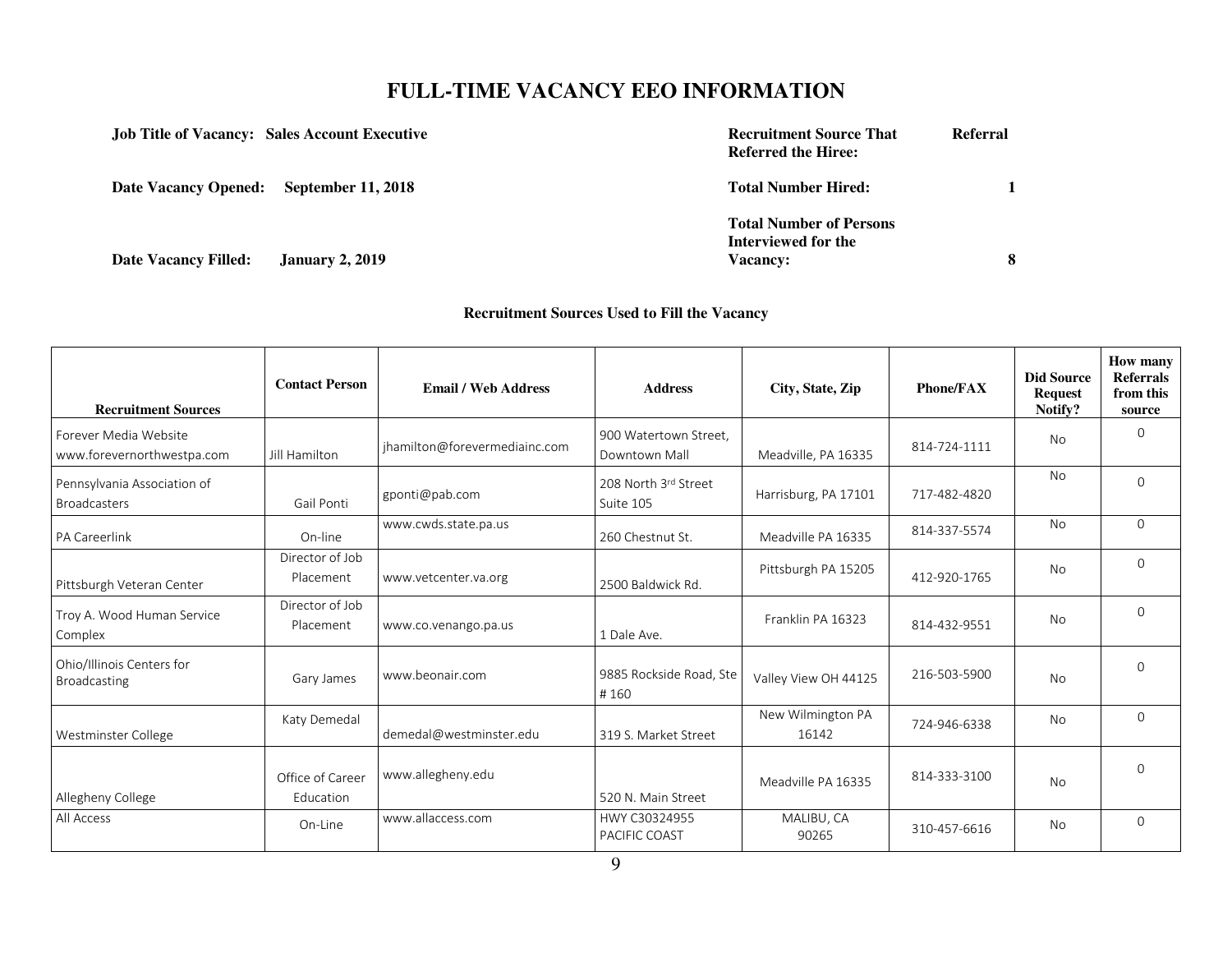| Internal Posting-Meadville, PA     | Jim Shields       | jshields@forevermediainc.com    | 900 Water St.,<br>Downtown Mall   | Meadville PA 16335     | 814-724-1111 | <b>No</b> | $\mathbf{0}$   |
|------------------------------------|-------------------|---------------------------------|-----------------------------------|------------------------|--------------|-----------|----------------|
| Internal Posting-Franklin, PA      | Mary Rutherford   | mrutherford@forevermediainc.com | 1243 Liberty Street,<br>Suite 501 | Franklin PA 16323      | 814-432-2188 | No.       | $\Omega$       |
| Internal Posting-New Castle, PA    | John Thomas       | jthomas@forevermediainc.com     | 219 Savannah Gardner<br>Rd.       | New Castle PA 16101    | 814-654-5502 | No        | $\mathbf{0}$   |
| Internal Posting-Johnstown, PA     | Shelly Lovenduski | slovenduski@forevermediainc.com | 109 Plaza Drive, Ste #2           | Johnstown PA 15905     | 814-255-4186 | <b>No</b> | $\mathbf{0}$   |
| Internal Posting-Hollidaysburg, PA | Jody Downing      | jdowning@forevermediainc.com    | One Forever Drive                 | Hollidaysburg PA 16648 | 814-941-4800 | No        | $\mathbf{0}$   |
| Internal Posting-State College, PA | Scott Cohagan     | scohagan@forevermediainc.com    | 2551 Park Center Blvd             | State College PA 16803 | 814-237-9800 | No        | $\Omega$       |
| Internal Posting-Bridgeville, PA   | Joyce Nicholson   | jnicholson@forevermediainc.com  | 1370 Washington Pike              | Bridgeville PA 15017   | 412-221-1629 | No        | $\Omega$       |
| Internal Posting-Cumberland, MD    | Jeanie McLaughlin | jmclaughlin@forevermediainc.com | 350 Byrd Ave.                     | Cumberland MD 21502    | 301-722-6666 | No        | $\mathbf 0$    |
| Internal Posting-York, Pa          | Tammy Signor      | tsignor@forevermediainc.com     | 275 Radio Road                    | York PA 17331          | 717-630-0479 | No        | $\mathbf{0}$   |
| Internal Posting-Pittsburgh, PA    | Dottie McCartney  | dmccartney@forevermediainc.com  | 2 Robinson Plaza, Ste<br>410      | Pittsburgh PA 15205    | 412-275-3393 | No        | $\overline{0}$ |
| Internal Posting-Bellaire, OH      | Annie Howell      | ahowell@forevermediainc.com     | 56325 High Ridge Road             | Bellaire OH 43906      | 740-676-5661 | No        | $\mathbf 0$    |
| Indeed.com                         | On-line           | www.indeed.com                  | 177 Broad Street, 6th Fl          | Stamford CT 06901      | 888-746-9333 | No        | 2              |
| Exploreclarion.com                 | On-line           | info@exploreclarion.com         | N/A                               | N/A                    | 814-918-2003 | No        | $\mathbf{0}$   |
| Explorevenango.com                 | On-line           | www.explorevenango.com          | N/A                               | N/A                    | 814-676-8521 | No        | $\mathbf{0}$   |
| Explorejeffersonpa.com             | On-line           | www.explorejeffersonpa.com      | N/A                               | N/A                    | 740-282-6226 | No        | $\mathbf{0}$   |
| Franklin Area Chamber              | Jodi              | jodi@franklinareachamber.org    | 1237 Liberty Street               | Franklin PA 16323      | 814-432-5843 | No        | $\mathbf{0}$   |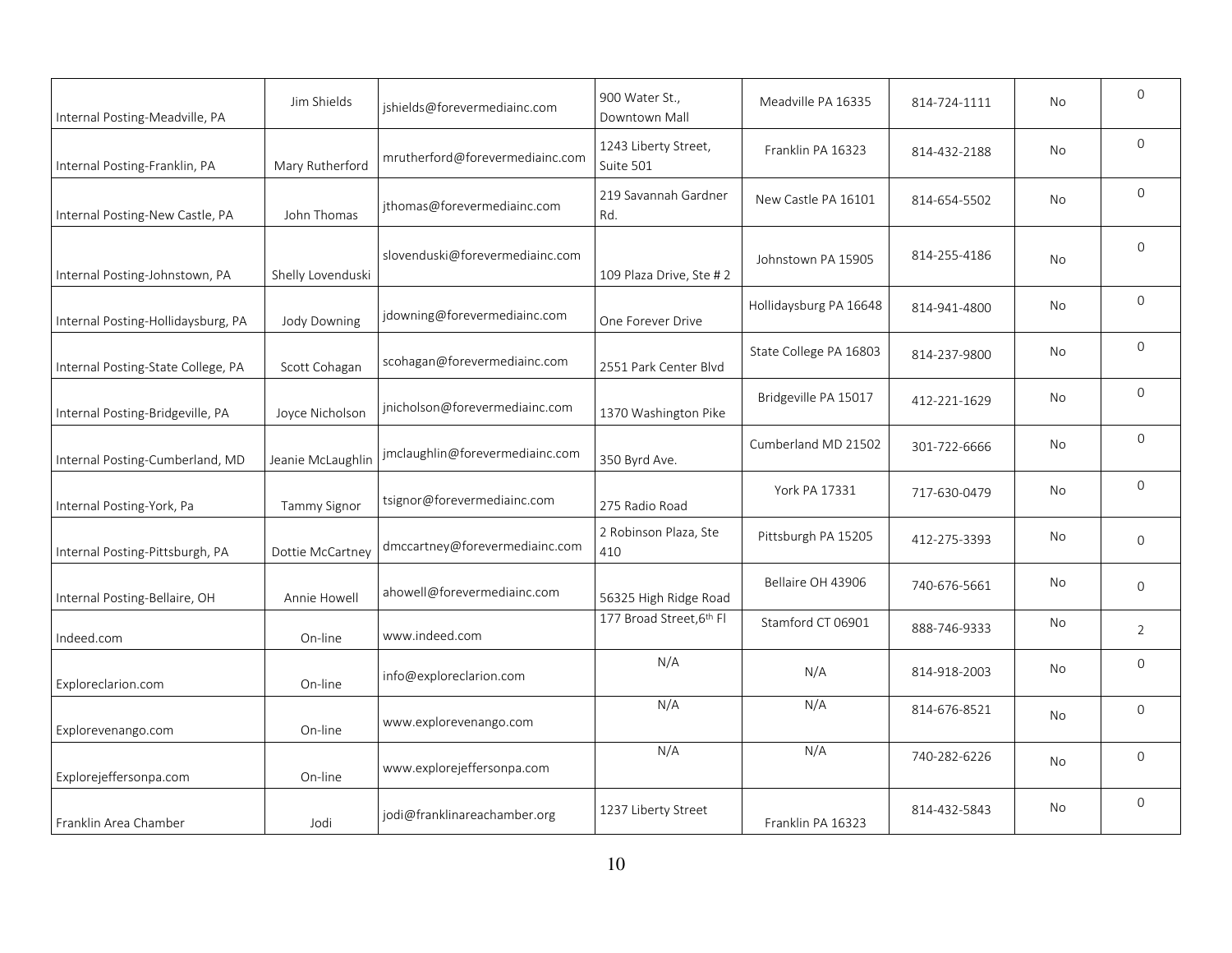| Meadville Area Chamber                                                              | On-line                  | www.meadvillechamber.com       | 908 Diamond Park                   | Meadville PA 16335  | 814-337-8030 | <b>No</b> | $\Omega$ |
|-------------------------------------------------------------------------------------|--------------------------|--------------------------------|------------------------------------|---------------------|--------------|-----------|----------|
| Referrals                                                                           | Jim Shields              | jshields@forevermediainc.com   | 900 Water Street,<br>Downtown Mall | Meadville PA 16335  | 814-724-1111 | <b>No</b> |          |
| Radio Advertising (Forever Media,<br>Inc.)*** WGYI-FM; WRQW-FM;<br>WHMJ-FM; WFRA-AM | Jim Shields              | jshields@forevermediainc.com   | 900 Water Street,<br>Downtown Mall | Meadville PA 16335  | 814-724-1111 | <b>No</b> | 5        |
| Walk-Ins                                                                            | Jim Shields              | jshields@forevermediainc.com   | 900 Water Street,<br>Downtown Mall | Meadville PA 16335  | 814-724-1111 | No        | $\Omega$ |
| Hispanic American Council                                                           | N/A                      | mcrc@mcrcerie.org              | 554 E. 10 <sup>th</sup> Street     | Frie PA 16503       | 814-455-0212 | <b>No</b> | $\Omega$ |
| Veteran's Outreach & Assistance                                                     | Don Reeve                | www.veteransoutreachcenter.org | 1222 French Street #<br>100        | Erie PA 16501       | 814-453-5719 | <b>No</b> | $\Omega$ |
| <b>Greater Erie Community Action</b><br>Committee                                   | Danny J. Jones           | www.gecac.org                  | 18 West 9th Street                 | Erie PA 16501       | 814-459-4581 | <b>No</b> | $\Omega$ |
| Thiel College                                                                       | Student Job<br>Placement | www.thiel.edu                  | 75 College Ave.                    | Greenville PA 16125 | 724-589-2000 | <b>No</b> | $\Omega$ |
| Lawrence County Community<br>Action Partnership                                     | Thomas Scott             | www.lccap.org                  | 241 W. Grant Street                | New Castle PA 16101 | 724-658-7258 | <b>No</b> | $\Omega$ |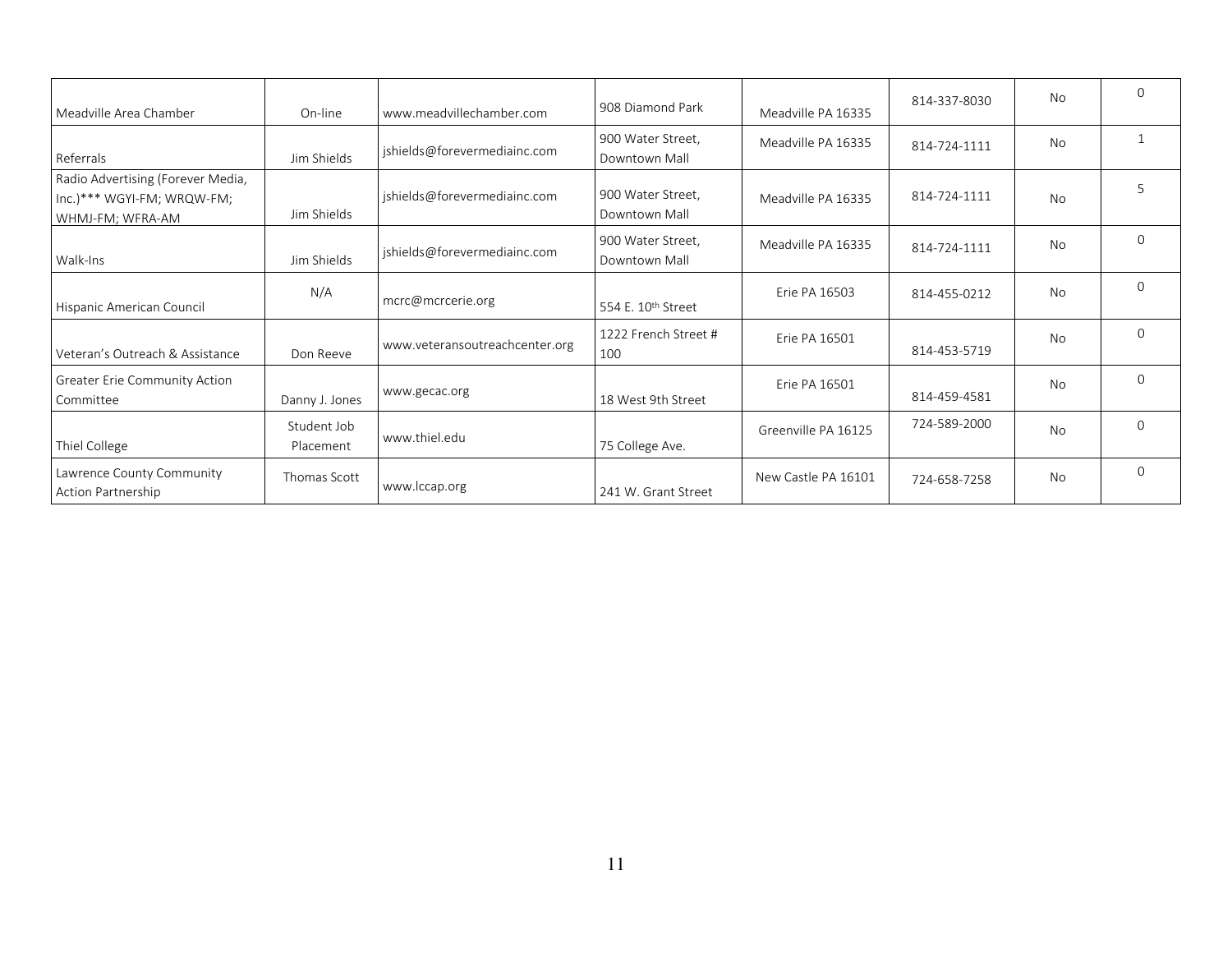#### **Attachment B**

#### **OUTREACH ACTIVITIES**

Attachment B contains a list and brief description of menu option activities undertaken pursuant to the FCC's EEO rules during the time periods covered by this report. The stations have engaged in the following outreach activities:

#### **#1 Job Fairs, Career Days, Career Fairs**

PENN HIGHLANDS JOB AND INTERNSHIP FAIR- Wednesday April 4, 2018. Location – Penn Highlands Richland Campus, Johnstown, PA. The event was designed to bring students and the general public together with employers representing over 50+ businesses in a ten-county region. Participants had the ability to meet and discuss career options, full and part-time employment opportunities. Representing Forever Media Inc. was Mike Stevens, Operations Manager and Shelly Lovenduski, Business Manager.

JUNIATA COLLEGE CAREER DAY February 22, 2019 from 11a.m. to 3 p.m.: Participation in the 2019 Juniata College Career Day event at Juniata College in Huntingdon, PA in the Kennedy Sports and Recreation Center. This event was designed to bring students together with employers and alumni from 120+ business, industry and public service in one convenient location and time to discuss student career options, internships and full-time employment opportunities. In attendance representing Forever Media Inc. was Bethany Hildebrand, Sales Assistant.

#### JOB EXPO/THE PENNSYLVANIA STATE UNIVERSITY- THE COLLEGE OF COMMUNICATIONS

March 15, 2019 from 9 a.m. to 2 p.m.: Participation in the 2019 PSU College of Communications JobExpo, located in the HUB Robeson Center Alumni Hall at University Park, Pennsylvania. The Pennsylvania State University's College of Communications is the largest ACEEJMC accredited undergraduate communications program in the country. This Job Expo is designed for Penn State's top-notch advertising, public relations, film/video, journalism, media studied and telecommunications students and alumni to meet with Radio Broadcasting Groups, public relations firms, newspapers, magazines, production companies and broadcast and cable organizations. We have found that participation in this Job Expo has provided us an opportunity to meet strong candidates with relevant experience in an extremely efficient manner. By participating in the 2019 JobExpo Comm, we had access to over 5,000 students in attendance from Penn State. Representing Forever Media, Inc. was Scott Cohagan, General Manager and Tom Schmidt, Sales Manager.

Forever Media, Inc. sponsored and partnered with the Careerlink Job Fair on April 5, 2018 at the Cranberry Mall, Cranberry PA. Our General Manager, Jim Shields, attended the fair and met with prospective employees and collected their resumes.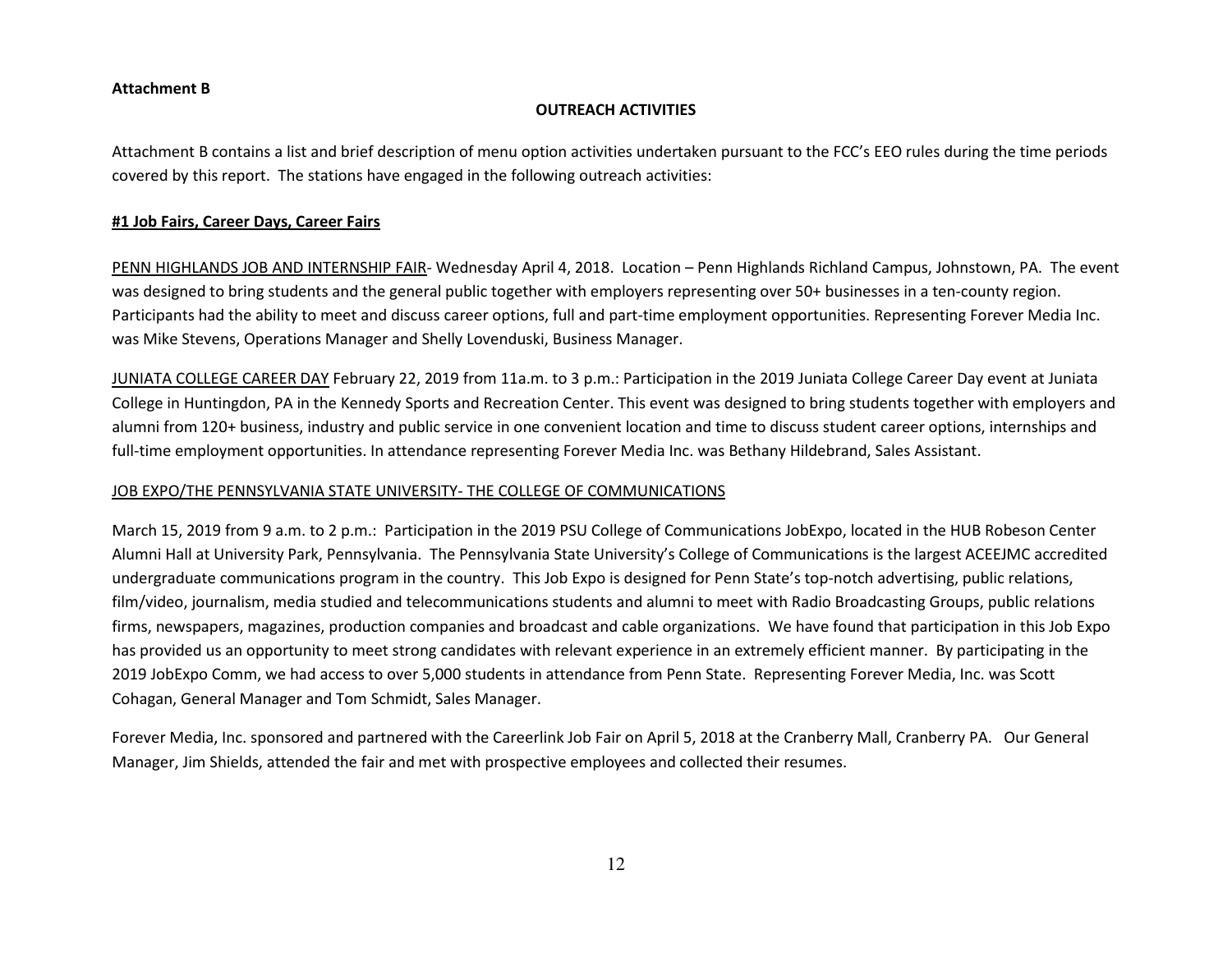#### **#2 Forever Media, Inc. Hosted Job Fairs**

Forever Media, Inc. hosted a Job Fair on Thursday, May 24, 2018 at the Park Inn by Radisson, Clarion PA. Our General Sales Manager, Cindy Grant, and Franklin sales staff attended the event to assist clients and accept resumes from potential job seekers.

Forever Media, Inc. hosted a Job Fair on Tuesday, April 24, 2018 at the Country Club, Meadville PA. Our General Sales Manager, Helen Powers, and Meadville sales staff attended the event to assist clients and accept resumes from potential job seekers.

Forever Media, Inc. hosted a Job Fair on Tuesday, September 18, 2018 at the Galleria Mall, Johnstown, PA 15904. The event featured over 30 local, regional and national companies offering information on employment opportunities in a variety of fields including health care, manufacturing, marketing, media and much more. Over 200 people attended this event. Representing Forever Media, Inc. was Mike Stevens, Operations Manager and Shelly Lovenduski, Business Manager.

Forever Media, Inc. hosted a Job Fair on Tuesday, February 12, 2019 at the Galleria Mall, Johnstown, PA 15904. The event featured more than 25 local, regional and national companies offering information on employment opportunities in a variety of fields including health care, manufacturing, marketing, media and much more. Over 200 people attended this event. Representing Forever Media, Inc. was Mike Stevens, Operations Manager and Shelly Lovenduski, Business Manager.

#### **#7 Participation in Scholarship Program**

Kerby Confer, Partner/Member of Forever Media, has devoted time and financially pledged to establish the Confer Radio Talent Institute at Bloomsburg University of Pennsylvania. The Institute ran from July 9<sup>th</sup> through July 18<sup>th</sup>, 2018. Commercials aired on WBUS(FM), WFGE(FM), WMAJ(FM), WQWK, WAPY(FM) and WRSC encouraging interested students to apply to attend the Institute. Digital Display ads promoting the Institute were also placed on www.forevermediainc.com.

#### **#8 Establishment of Training Programs for Station Personnel**

The National Association of Broadcasters (NAB) held their Radio Show 2018 conference in Las Vegas, NV from April 7<sup>th</sup> through 12<sup>th</sup>, 2018. Forever's President, Lynn Deppen, representing all of the stations for Forever Media, Inc., was in attendance to learn more about radio's new strategies and new platforms. The conference brought radio broadcasters and industry colleagues together to share knowledge, discover the latest innovations, network with industry leaders and explore creative business strategies for the digital age.

May 6-7, 2018 Pennsylvania Association of Broadcasters held the 2018 Gold Metal Meeting in Hershey, PA. Presentations of broadcast innovations, programming and legal concerns. Honored guests were acknowledged and Awards for Excellence in Broadcasting were presented at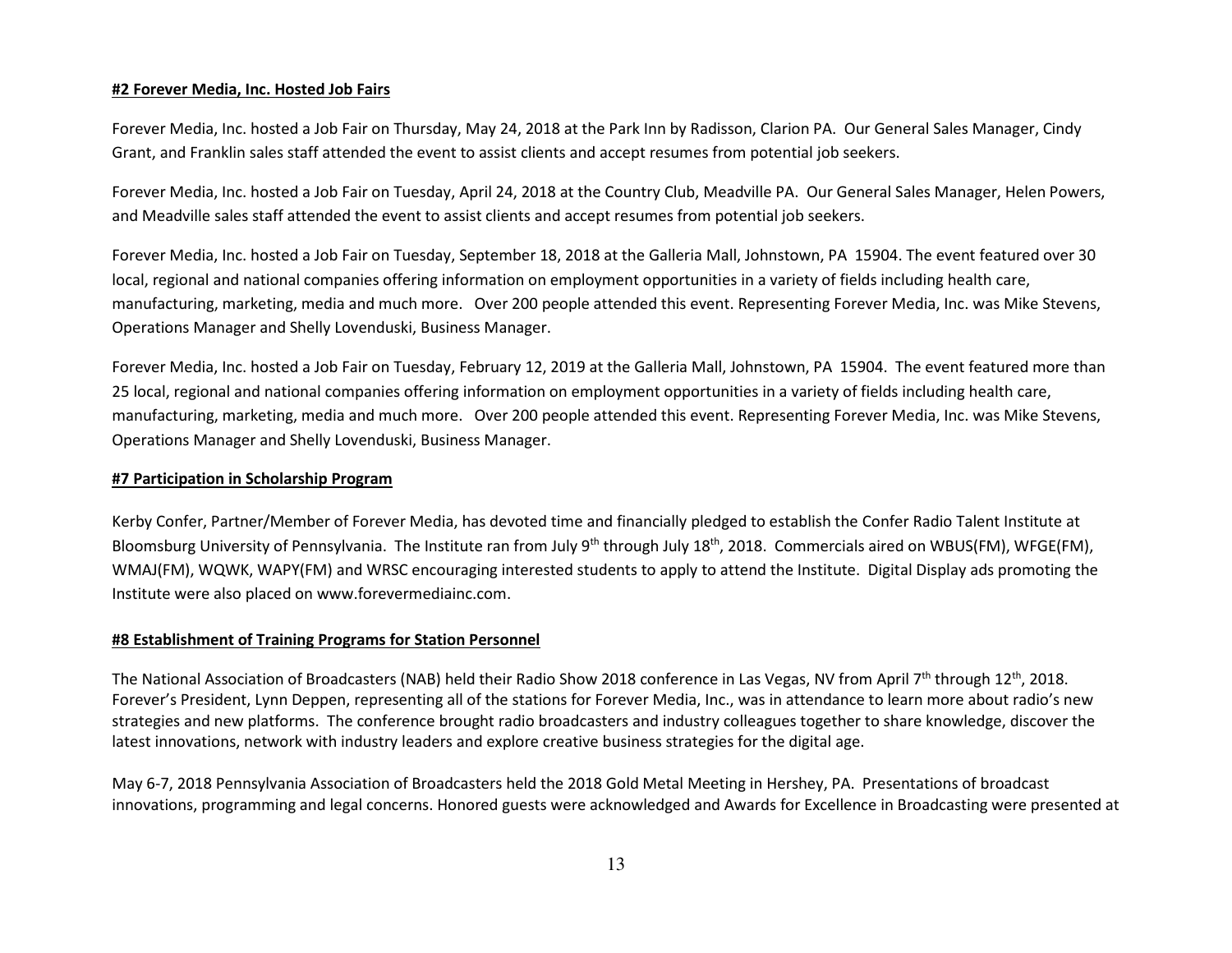the banquet. Vice President of Sales Mike Sherry and Altoona Market Manager Bobbi Castellucci, representing all of the stations for Forever Media, Inc., attended the event.

On August 19-21, 2018, Forever Media managers/owners attended the AIMS (Association of Independent Metropolitan Stations) conference in Mackinac Island, Michigan. This three-day conference presented discussions regarding the radio business and new opportunities and problem solving. It also offered attendees the opportunity to network with other like-minded radio broadcast management. Speakers representing all of the stations for Forever Media at the meeting: Lynn Deppen, Michael Sherry, and Scott Cohagan.

The Radio Show was held on September 25<sup>th</sup> – September 28, 2018 in Orlando, FL. Connect with radio power players, discover creative ideas and rock out to red-hot performances. It's the ultimate destination for the go-getters of radio. Whether you're a seasoned pro or a young professional, this is your chance to help shape the future of radio – and have some fun. From tailored development opportunities to non-stop networking and live entertainment, it's everything you need to send your career into overdrive. Attended by Mike Sherry, VP of Sales representing all the stations for Forever Media, Inc.

Stonick Recruitment & Retention Seminar, with Chris Stonick, was held on November 1, 2018 at Hoss's Steak & Sea House in Seneca PA and also on November 2, 2018 at the Country Club in Meadville PA. This training session was held for clients and employers to help utilize radio in their recruitment and retention of employees.

October 1-2, 2018 Pennsylvania Association of Broadcasters held the 2018 Board of Directors Meeting in Hershey, PA. Presentations of broadcast innovations, programming and legal concerns. Altoona Market Manager Bobbi Castellucci attended the event representing all the stations for Forever Media, Inc.

Stonick Recruitment & Retention Seminar, with Chris Stonick, was held on November 1, 2019 at Hoss's Steak & Sea House in Seneca PA and also on November 2, 2019 at the Country Club in Meadville PA. This training session was held for clients and employers to help utilize radio in their recruitment and retention of employees.

On December 14, 2018, Mike Sherry, VP of Sales at Forever Media, Inc. attended the PAB Board meeting held in Bedford Springs, PA with Dave Davies and Bobbi Castellucci (General Managers) who represented all the stations for Forever Media, Inc.

On February 24-26, 2019, Forever Media Managers/owners attended the AIMS (Association of Independent Metropolitan Stations) conference in Indian Wells, CA. This three-day conference presented discussions regarding the radio business and new opportunities and problem solving. It also offered attendees the opportunity to network with other like-minded radio broadcast management. Attended by Mike Sherry, VP of Sales, Lynn Deppen, President and Jim Shields, GM who represented all the stations for Forever Media, Inc.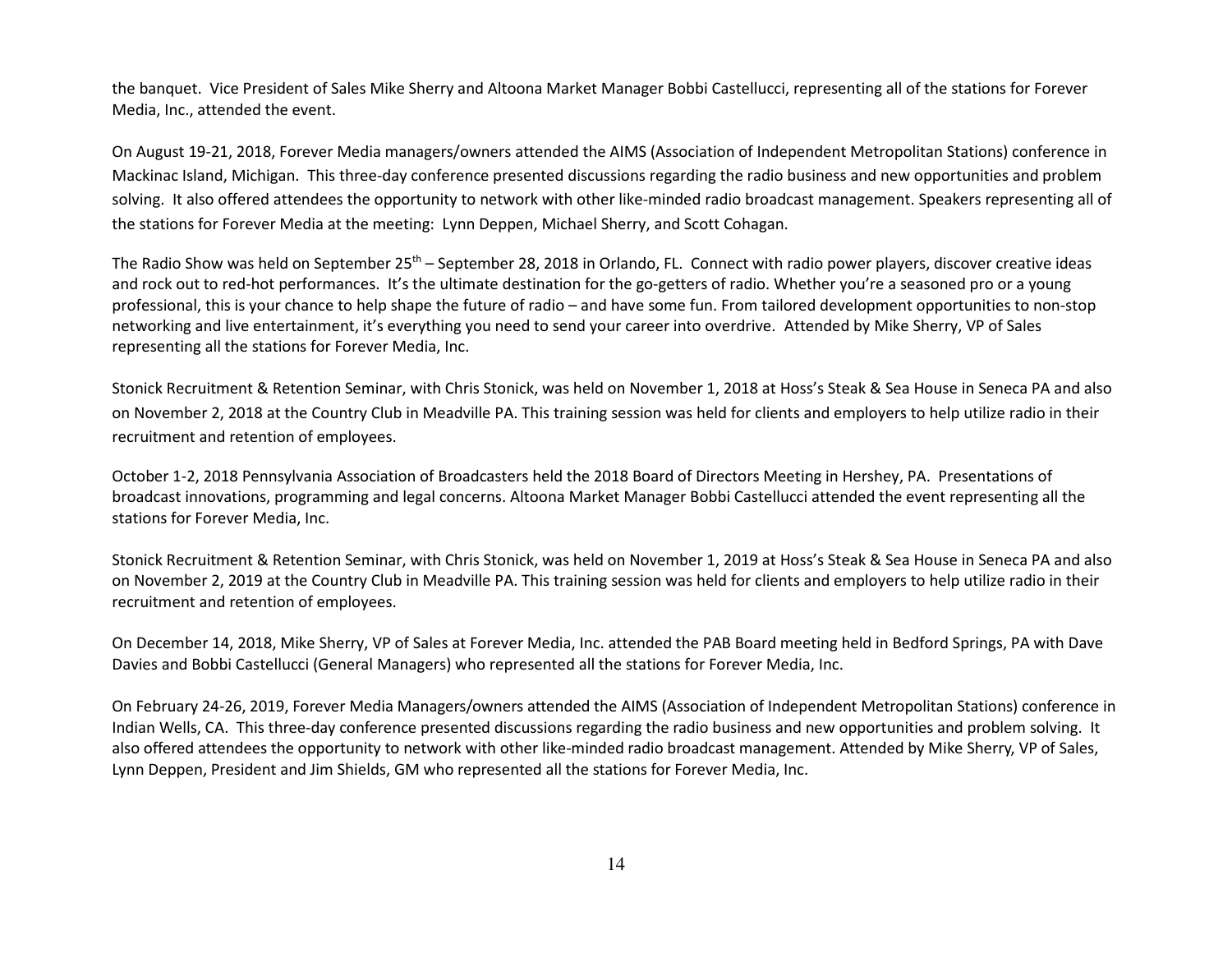Account Executives are provided with daily group sales meetings to further their understanding of sales, communication, marketing trends/opportunities and sales information. These morning meetings are usually led by the General Sales Manager or General Manager. When individual training is required, the Account Executives are assisted by the General Sales Manager and/or the General Manager.

Forever Media Corporate Program Director, Mike Stevens, conducts a bi-weekly telephone conference call with the Program Directors and General Managers to review, guide and train in order to help them succeed in their careers and the overall operation of the Radio Stations. These calls routinely include coaching and support from Forever Media President Lynn Deppen and Radio Consultant Joel Raab.

Forever Media makes available Matrix Solutions to the Sales Department. Matrix offers a web-based media-specific software platform that enables the sales department to maximize their advertising opportunities. The program provides media sales workflow while giving the exact information needed for prospecting, managing, evaluating, and closing business. Training tools for all aspects of sales are provided and available within this program.

Forever Media makes available Marketron. Marketron offers a web-based media-specific software platform that enables the traffic departments, production departments, and business managers to maximize their managing and invoicing of commercials, non-traditional revenue and digital. Training tools for all aspects are provided and available within this program.

Forever Media makes available Nielsen. Nielsen offers platform training for the sales department. Training tools for all aspects are provided and available within this program including a monthly calendar of training sessions.

Forever Media supports and has a commitment to the principals of equal employment opportunity and intends to provide a work environment free from unlawful discrimination of any kind. In keeping with this commitment, upon hire, all new employees are put through Sexual Harassment training and every employee trained annually.

Forever Media incorporates an additional level of employee training with the ThinkZoom-P1Learning program. P1Learning provides on-line training and operations development solutions focused exclusively on the media industry. P1 provides selling techniques and concepts, tips, training, development leadership advice and legal compliance requirements to salespersons, human resources, supervisors and management. All Forever Media employees have access to hundreds of interactive courses, tests and written materials on a variety of topics relevant to the industry.

Forever Media General Managers schedule weekly, daily and individual meetings with Sales Account Executives to review, guide and train in order to help each succeed in their career. Additionally, every Tuesday morning, the Vice-President of Sales conducts a telephone-conferenced webinar to mentor all Forever Media station General Managers, General Sales Managers, Market Managers through a process of informal discussion of knowledge, education, coaching and support as it relates to work, career, or professional development.